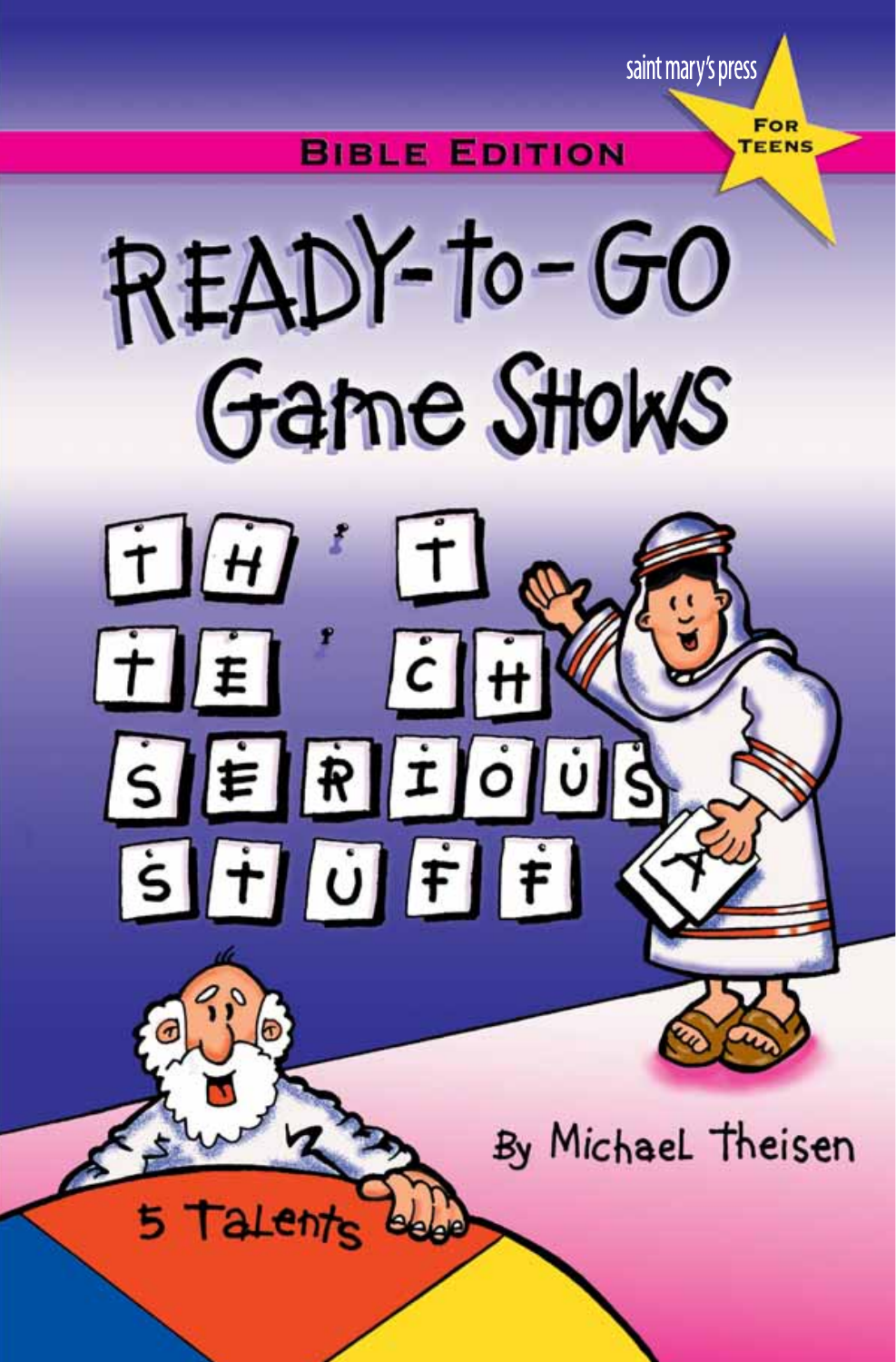# READY-TO-GO GAME SHOWS (THAT TEACH SERIOUS STUFF)

**Bible Edition**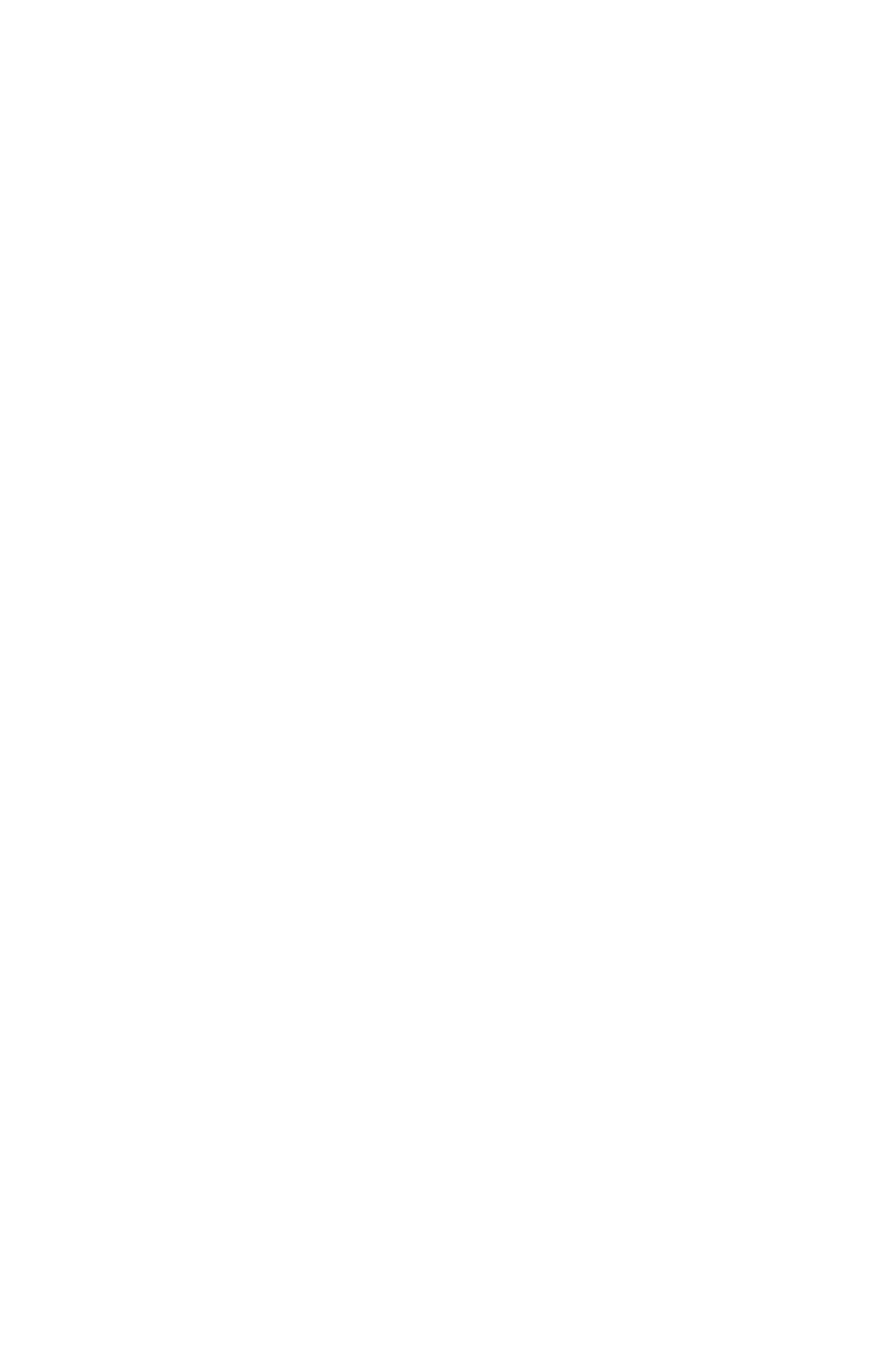# READY-TO-GO GAME SHOWS (THAT TEACH SERIOUS STUFF)

**Bible Edition**

Michael Theisen

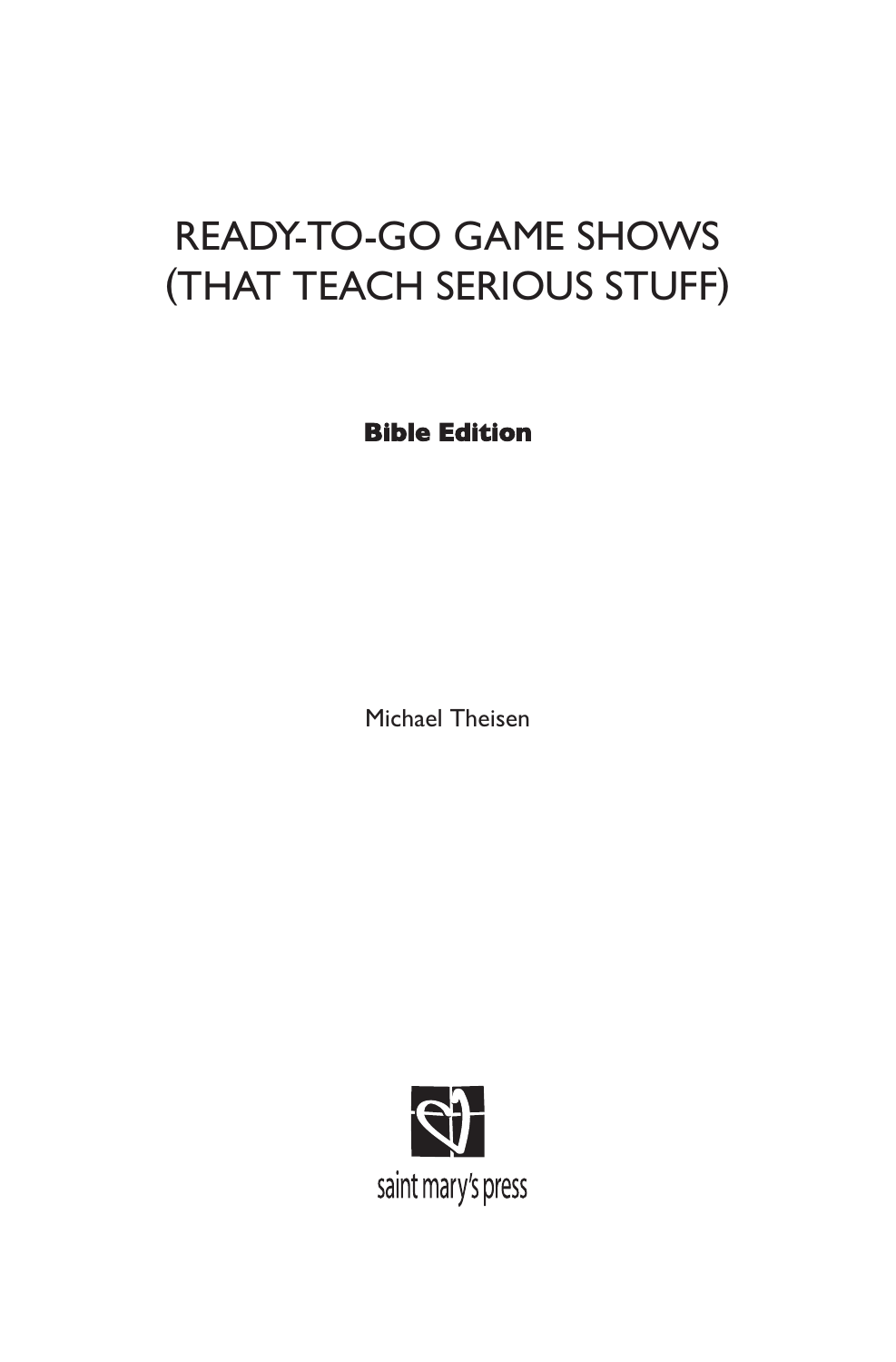The publishing team included Brian Singer-Towns, development editor; Gabrielle Koenig, copy editor and production editor; Hollace Storkel, typesetter; Cindi Ramm, art director; Cären Yang, designer; C. J. Potter, illustrator; manufactured by the production services department of Saint Mary's Press.

The scriptural quotations contained herein are from the New Revised Standard Version of the Bible. Copyright © 1989 by the Division of Christian Education of the National Council of the Churches of Christ in the United States of America. Used by permission. All rights reserved.

The activities in this book are not formally associated with any trademarked television game show or board game, past or present.

Copyright © 2001 by Saint Mary's Press, Christian Brothers Publications, 702 Terrace Heights,Winona, MN 55987-1320, www.smp.org. All rights reserved. Permission is granted to reproduce only the materials intended for distribution to the program participants. No other part of this book may be reproduced by any means without the written permission of the publisher.

Printed in the United States of America

```
3420
```
Library of Congress Cataloging-in-Publication Data

Theisen, Michael. Ready-to-go game shows (that teach serious stuff) : Bible edition / Michael Theisen. p. cm. ISBN 978-0-88489-689-0 (pbk.) 1. Bible games and puzzles—Juvenile literature. [1. Bible games and puzzles.] I.Title. GV1507.B5 T53 2001 220—dc21

2001000870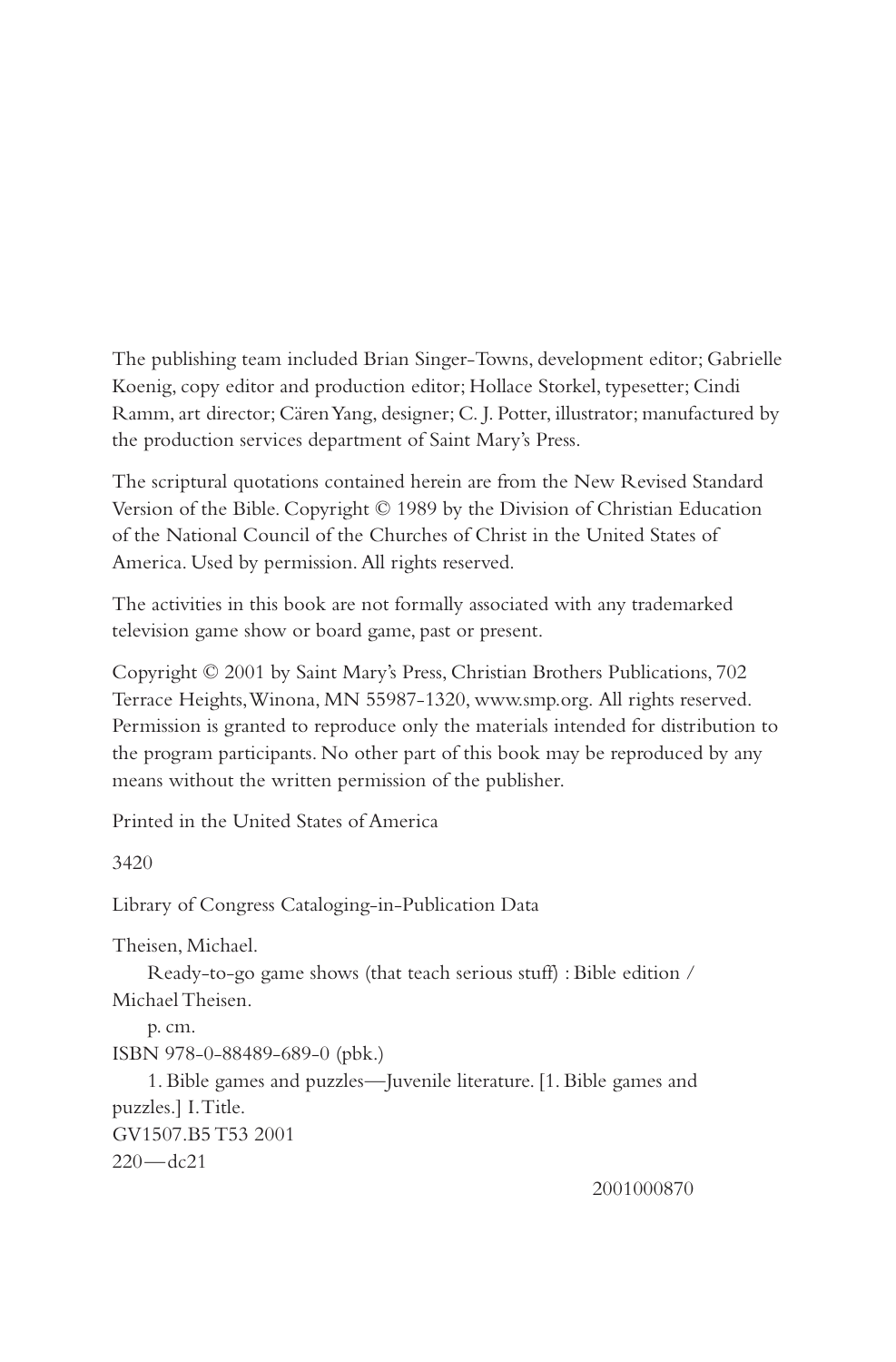This book is dedicated to Christopher Clark McDermott classmate, roommate, best friend, best man, godfather,"Uncle," and superior game show host. *And that's my final answer!*

*Special Thanks*

To Jackie and Mike Campbell, C. J. and Debbie Potter, and the young people in the Teen Life youth group at Saint Bridget's in Rochester, New York, for playing along in the development of this material.

To Mary, Chris, David, and Rachel Theisen for being the source of inspiration that keeps me going and going and going.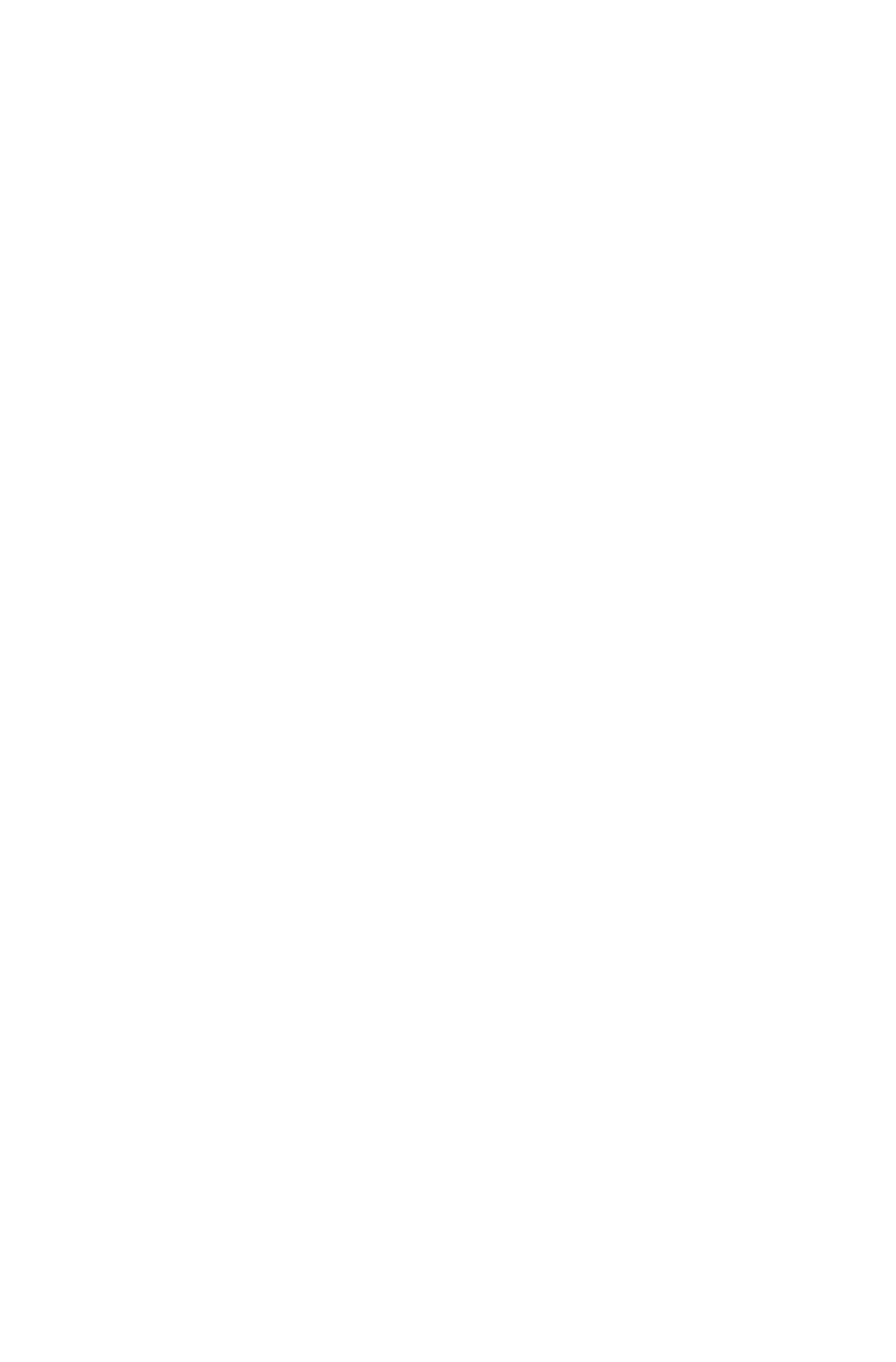# GAME SHOW LISTINGS

| Introduction: Truth or Consequences 9  |
|----------------------------------------|
| Who Wants to Be a Bible Millionaire 17 |
|                                        |
|                                        |
|                                        |
|                                        |
|                                        |
|                                        |
|                                        |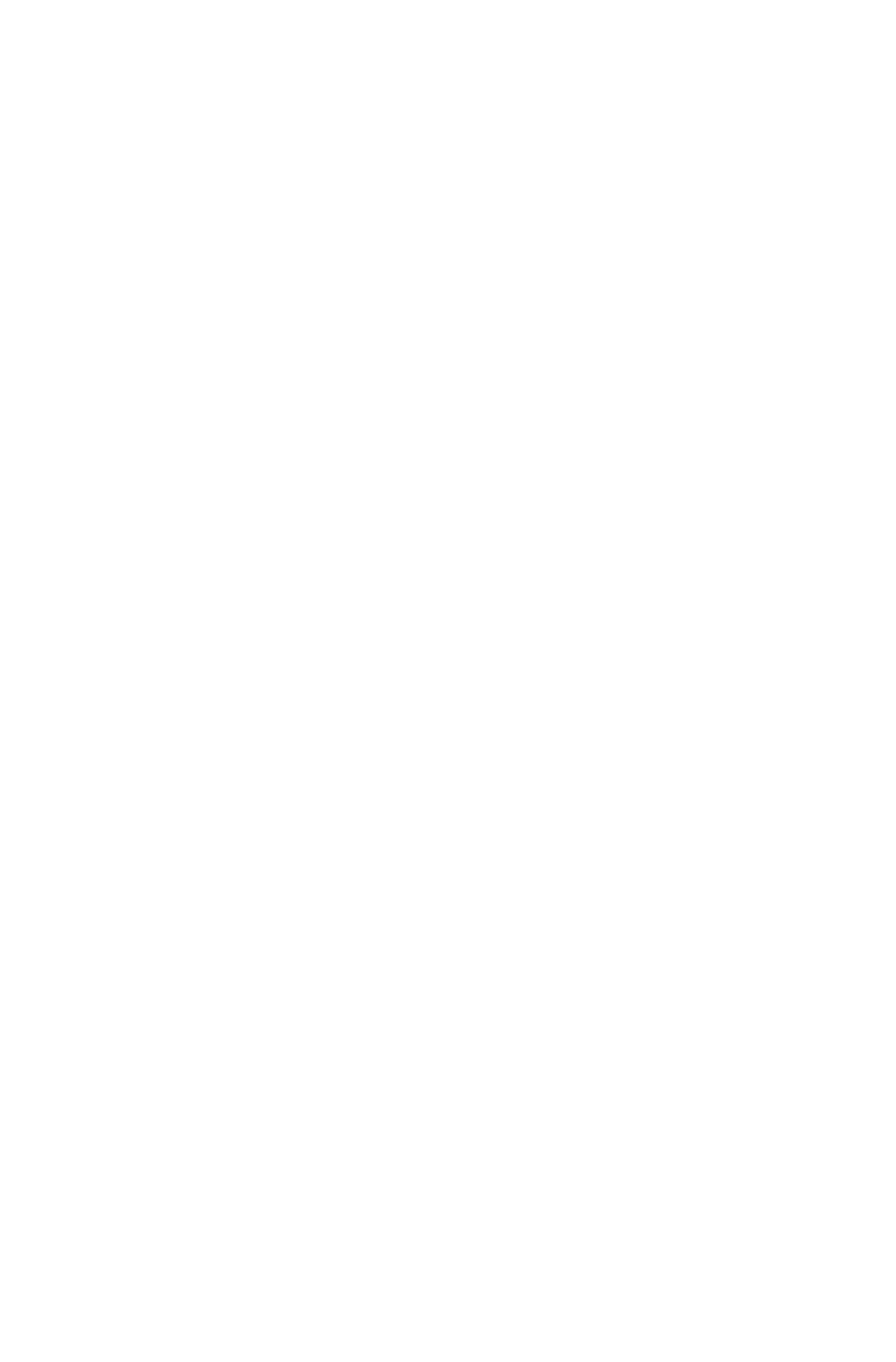# INTRODUCTION: TRUTH OR CONSEQUENCES

Hi, we are your Ready-to-Go hosts,Abe and Sarah! We congratulate you on choosing the fun and popular game ideas in this book to help your youth increase their biblical knowledge. And what better way to show you how to use these games than by having you participate in a game yourself. As you answer the following questions, you will be given incredible insights into using this book to achieve maximum learning potential (MLP) with the young people you lead. All you need is 10 minutes of uninterrupted time, a highlighter (optional—and only if you are really into this), and a sense of humor (absolutely essential). So place yourself in a comfortable chair, turn off the phone, and let the game begin!

#### **\$1,000 Question: A stitch in time saves what?**

- A. the whales
- B. seventy times seven times
- C. your pants from falling down
- D. you from repeating the same thing over and over and over again

*Best response.* D

Ever tried to teach someone something that you thought was really cool and they thought NOT? So what did you do? If you are like most of us, you said the same thing again and again, only *louder* so that they and the neighbors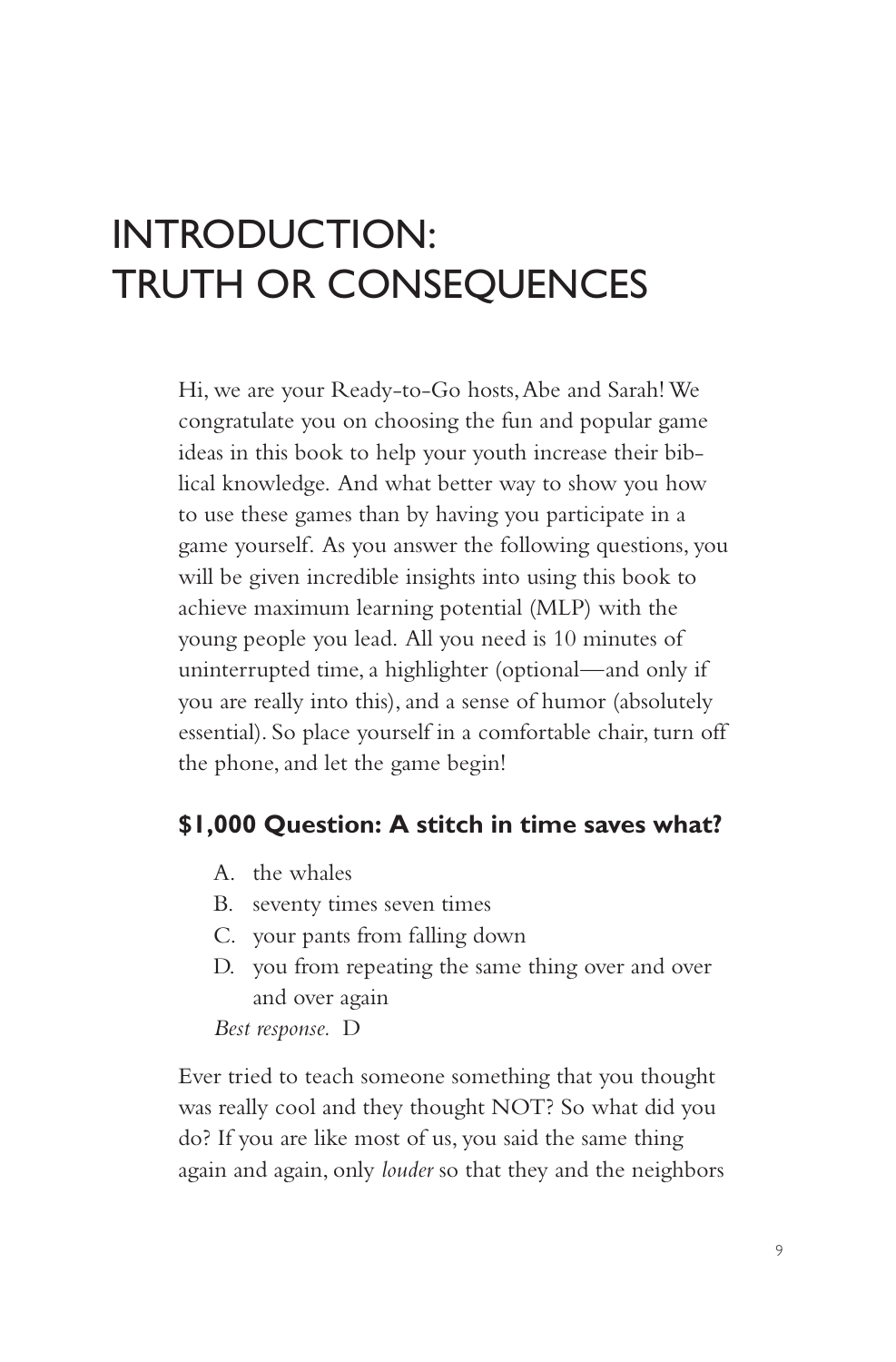could hear you. Sometimes it's not the subject matter that fails us; rather, it is the way we are presenting it.

You already know that first impressions count for a lot. By using formats similar to popular games that are already familiar to most young people, *Ready-to-Go Game Shows* creates an interactive and attention-grabbing environment that makes a great first impression. Once you have the young people's attention, half your job of teaching (usually the most difficult half ) is already accomplished!

*Ready-to-Go Game Shows* was created so that all the shows can be done easily, with minimal setup and few required materials.They really are *ready-to-go.* All you need to do is add young people, mix, and bake with high energy, and you'll get a treat that is really something to talk about. Best of all, each show has been field-tested with both younger and older adolescents who are still alive to talk about it. If at any point you are not 100 percent satisfied with this book, then you can place it in a dark corner of your bookcase where it will make you appear to be an avid reader of interesting books with weird titles.

## **\$10,000 Question: If you had to choose one item to take from your house before it burnt to the ground, which would you most likely select?**

- A. your CD collection
- B. your jewelry collection
- C. your computer
- D. your Ready-to-Go supply box (and this book)
- *Best response.* D

Most of that other stuff can be replaced, but once you put together your game show supply box, you'll really believe it is the most valuable thing in the world (well, close to it anyway). After you gather the suggested items, doing any of the game shows described in this book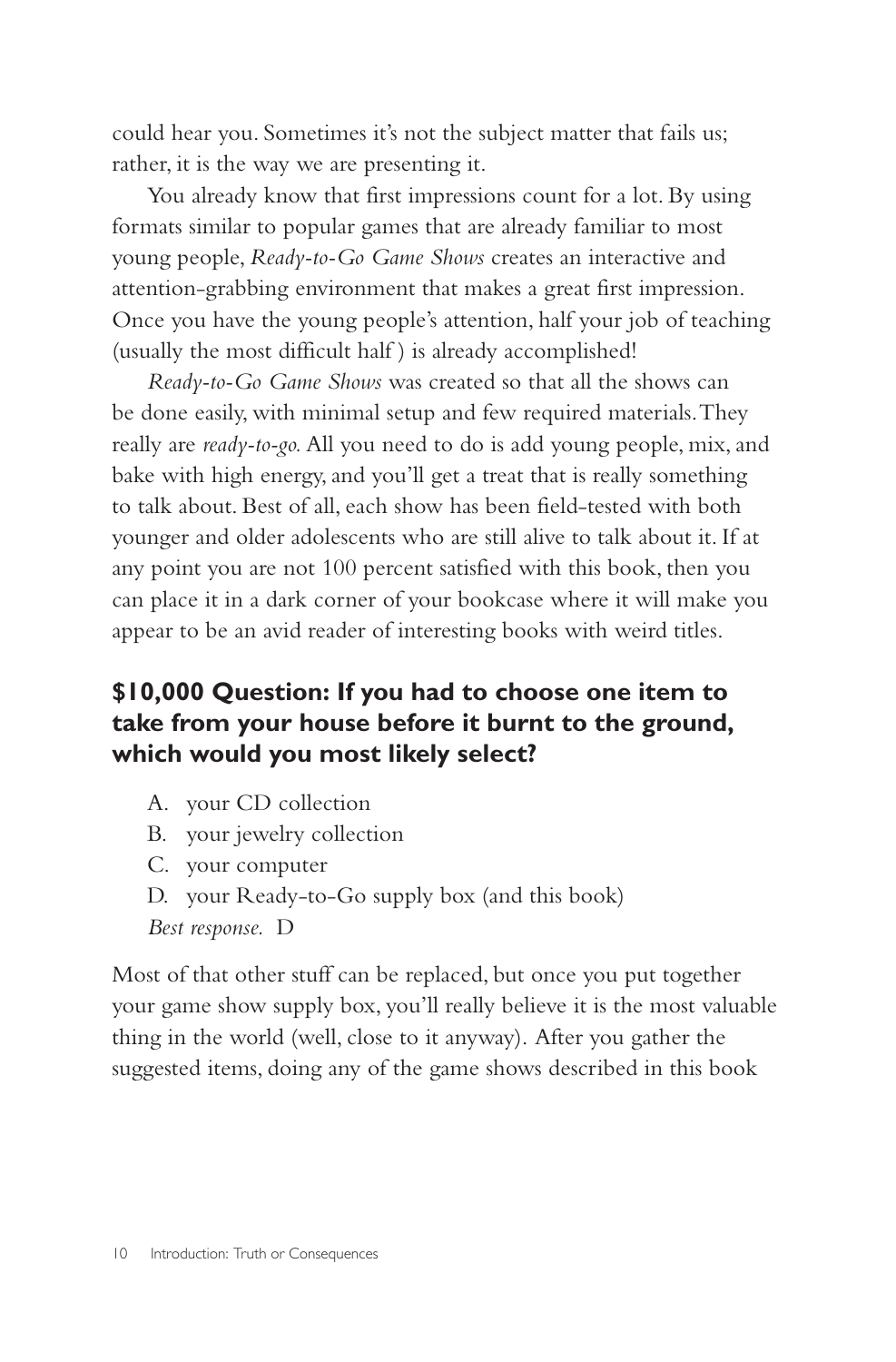will be 78 percent easier, leaving a mere 22 percent of the work required to achieve 100 percent MLP.

Suggested items for your Ready-to-Go supply box are these:

- a box (This is always a good place to start.)
- markers
- blank paper
- pen or pencils
- a die (Two dice if you are feeling really lucky!)
- tape (masking and clear)
- two or more Bibles
- prizes (Prizes can be a collection of small items such as pencils new or already chewed on—fast-food coupons and toys, inspirational bookmarks, leftover Halloween candy with the wrappers intact, new or slightly used toy cars, and so on.)

Once you have your box all put together, keep it away from open flames and in a clean, dry place. Be sure to write in big capital letters somewhere on the box,"MY BOX." This will help deter others from thinking that it is "THEIR BOX," thereby leaving you worry free and once again *ready-to-go.*

## An Important Note About the Prize Thing

Achieving MLP is easier if these game shows are more fun than competitive.Whether the game shows are considered pure fun or do-or-die competition is under the direct control of the game show host. So, you might want to make sure that everyone wins a prize or that prizes are given out at random and are all of similar cost.That might mean that absolutely no prizes are awarded to anyone unless they clean up the room when the session is done. Be prepared for arguments and possible hard feelings if you decide to make these game shows more competitive than cooperative.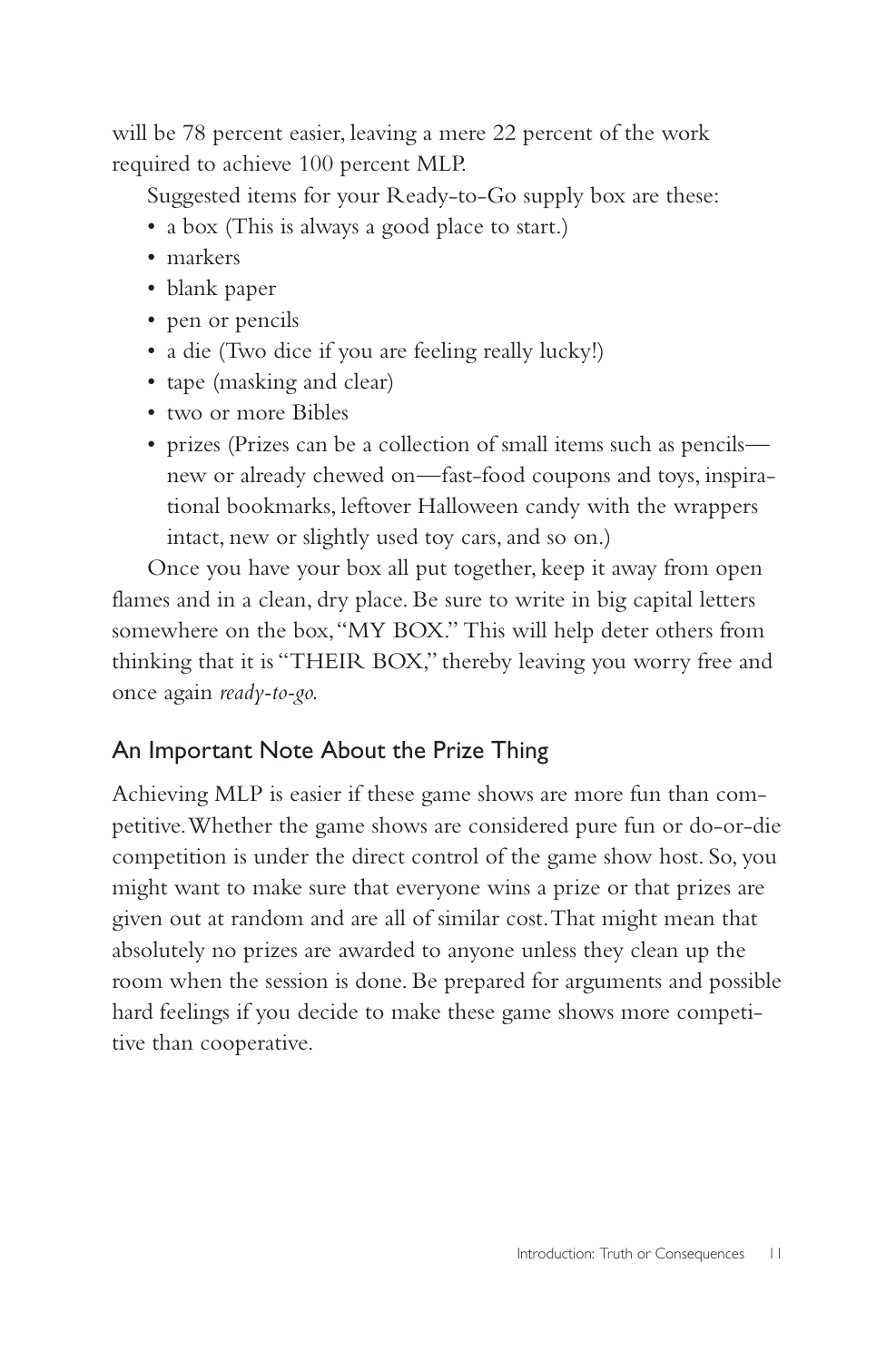## **\$100,000 Question: What happened on 31 September 1943 that changed the world?**

- A. the Pentateuch was built in Washington, D.C.
- B. the historical books of the old Testament made the *Times* bestseller list
- C. Matthew, Mark, Luke, and John first appeared on the *Ed Sullivan Show*
- D. nothing much ever happens on 31 September *Best response.* D

To make these game shows learning experiences, the leader must remember that the questions (and answers) serve as only the beginning of the learning experience. For example, in answering this question, some of you may have gone to the Internet to look up the date to see what *really* happened on 31 September 1943. Others may have already concluded that nothing happened because 31 September does not exist. If you had been playing this game show as part of a group, I would have instructed the group members to turn to their calendars to find the correct answer, leading the group to ask the obvious question, "Who hid 31 September and why?"

These game shows can be used to review biblical material already covered in your school or parish programs, to introduce new material, or to entertain an entire school when the special speaker does not show up for the scheduled assembly. Many of the game show questions offer *tidbits*, that is, little bits of tid (terrific information drops).The host can use the tidbits to help the young people to learn more about the question's topic.These tidbits also help wow the assembled audience by making it appear that the host knows just about everything there is to know about the Scriptures—which is not a bad thing until you become a contestant yourself.

Another way to use the questions as a learning experience is to have the contestants, teams, or audience look up the scriptural citation that is supplied with many of the answers.This can lead to a brief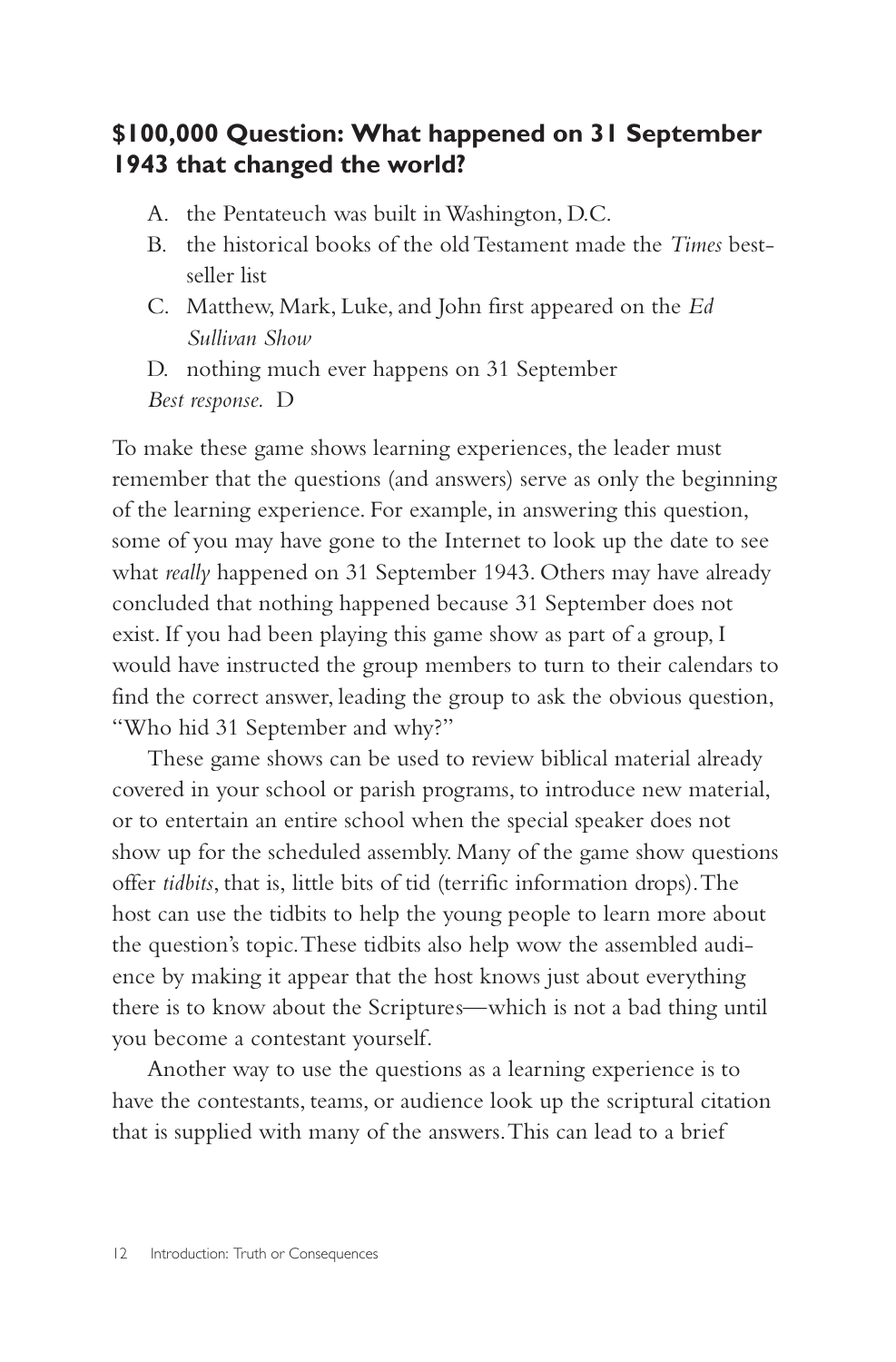discussion about the person or event that the question refers to. Of course, the longer a particular discussion takes place without the benefit of food, humor, or a bad joke, the more chance you have of losing your audience's attention.Therefore the follow-up should be kept to a minimum unless the group is contained in a high-security area that is well guarded, giving them little or no chance of escape.

## **\$1,000,000 Question: Who was the greatest baby-sitter in the Bible?**

- A. Eve
- B. Sarah
- C. Larry the Cucumber
- D. David

*Best response.* D (David rocked Goliath to sleep.)

To create MLP, the host needs to be more than a baby-sitter.You will need to take the risk of going beyond the directions and questions in this book and make adaptations to fit the particular needs of your group. Please allow yourself maximum flexibility with each show so that it becomes your show. If you have fun *leading* it, then chances are the young people will have fun *learning* it. Here are five hot suggestions for adapting these game shows.

### Start Where the Contestant Is

Try rewording questions (and sometimes even answers) to make them either easier or more challenging for your audience as the need and knowledge level demands it. For example, if the contestant is asked to name the twelve Apostles, you could make it easier by having the contestant name four, six, or eight of the Apostles. Or you could make it harder by asking the contestant to name the twelve Apostles in 30, 45, or 60 seconds.To make it impossible, ask the contestant to name the social security numbers for the Apostles . . . in order from the lowest to the highest.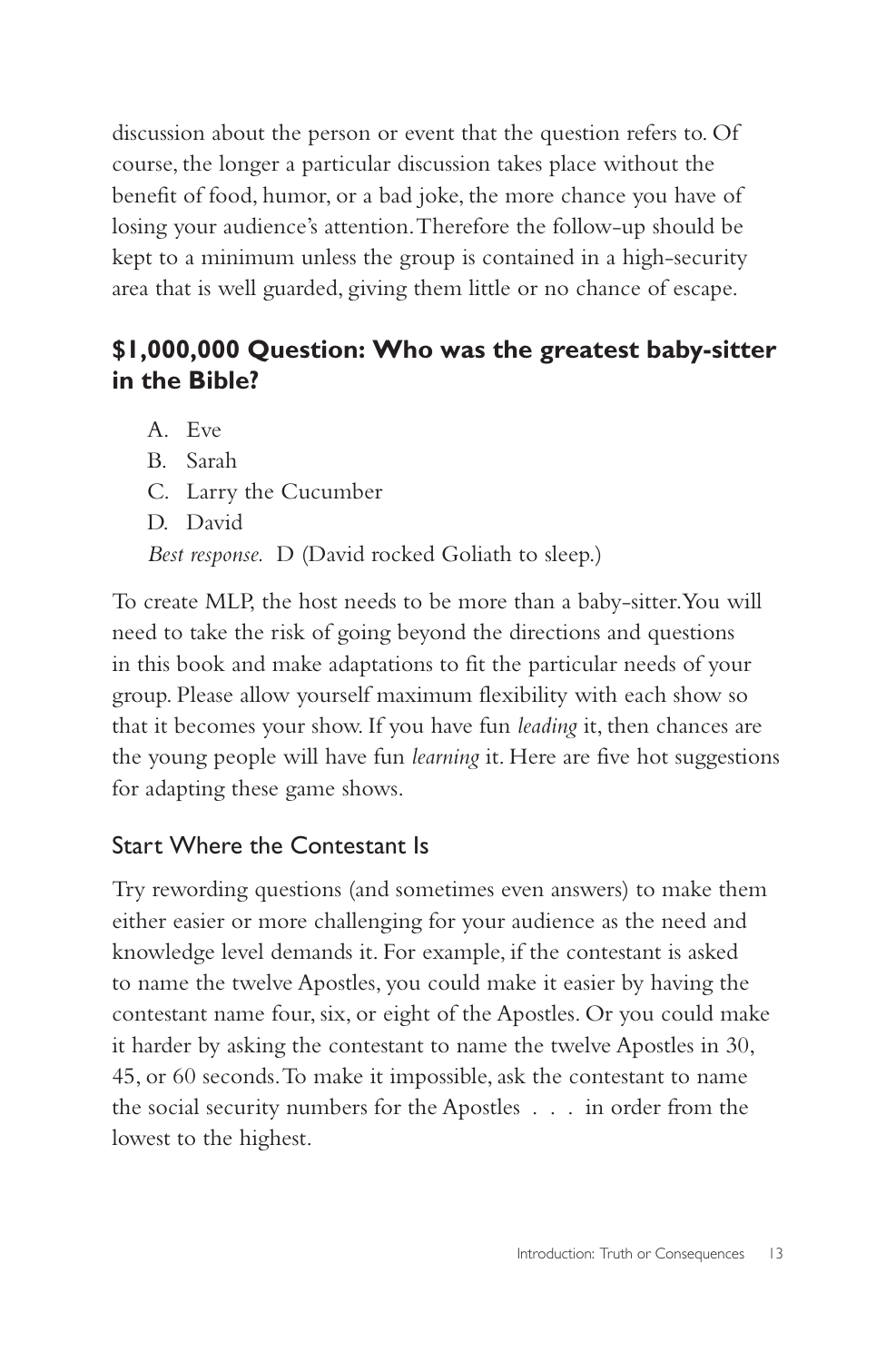## Choose the Game that Fits Your Group

Some of the game shows are easier than others. Use the game shows that best match the knowledge level of the group you are working with.The easier game shows to play are

- Scriptionary
- The Real Fortune

The games that are of medium difficulty are

- Who Wants to Be a Bible Millionaire
- Faithful Feud
- Holy Word Squares

The game shows that are a bit more challenging are

- Bible Baseball
- The Bible is Right
- Bible Jeopardy

## Turn Young People into Scripture Scholars

After playing a particular game and getting a feel for the way the questions are worded, invite the young people to develop their own Bible questions and answers on index cards.Keep the questions in your coveted Ready-to-Go supply box and use them the next time you play the game.The more often you play the games, the better chance you have for achieving MLP.

## Bridge the Generation Gap

Use the game shows as a strategy for bringing parents and young people together for an intergenerational event. Pair up parents and young people so that they have to work together as contestants. It may inspire them to read the Bible more at home. Or it might just encourage them to watch reruns of television game shows to learn winning strategies for the next time they play.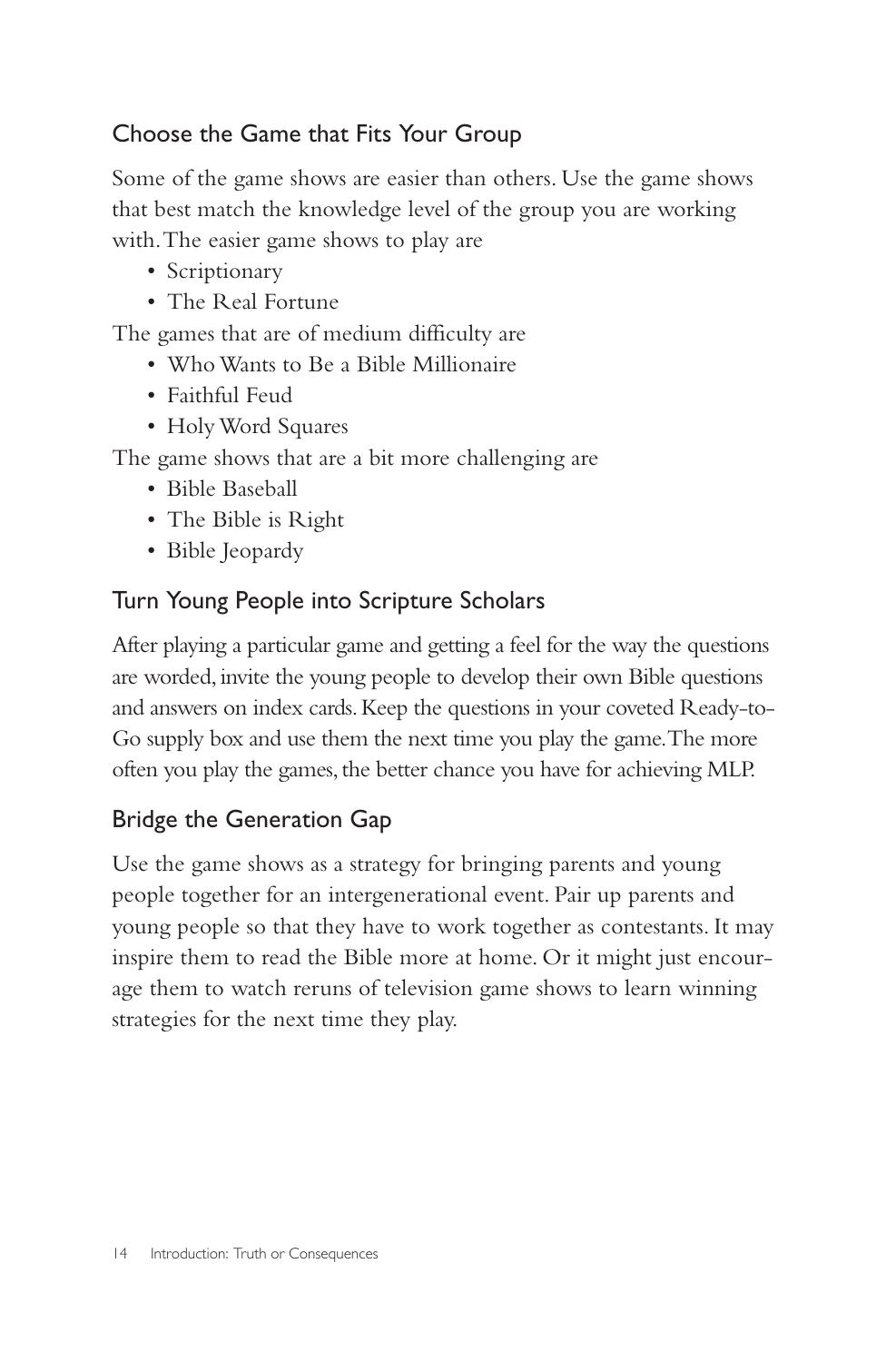## **\$5,000,000 Question: If your best friend jumped into a swimming pool filled with a mixture of six-week-old sour milk and rotten eggs, would you do it too?**

- A. Yes; after all, it is my best friend.
- B. It would depend on what I had just eaten.
- C. It would depend on what my best friend had just eaten.
- D. No. (My mother always warned me this could happen.)

*Best response.* D (You are probably seeing the pattern now, right?)

That's right, some things you just have to say no to. In fact, you might as well start to practice saying it:"No!" Try it again:"NO!" You may at times even have to expand on your new word with a phrase such as "No, not now." Or try it in another language, like, "Nada" or "Nyet." Face it, once you start using *Ready-to-Go Game Shows,* you are going to have to tell the young people that there is much more to life than playing games all day long.

This may require you to train a replacement host or at least a cohost or two, who can take over the reins when you are feeling overwhelmed with your string of successful sessions using the game show approach.When you hit this "problem" (and you *will* hit this problem), why not empower a young person (or two or three) to take over for a while.Your protégés might even learn *more* by leading a show than by playing it.Then you will have gone from host extraordinaire to pure MLP genius!

#### Our Sponsors

Questions and answers for the game shows in this book were created using the following resources:

- Klein, Peter. *The Catholic Sourcebook.* Dubuque, IA: Brown-Roa, 2000. Koch, Carl. *Teaching Manual for Written on Our Hearts:The Old Testament Story of God's Love*.Winona, MN: Saint Mary's Press, 1999.
- McKenzie, John L. *Dictionary of the Bible.* New York: Simon and Schuster, 1965.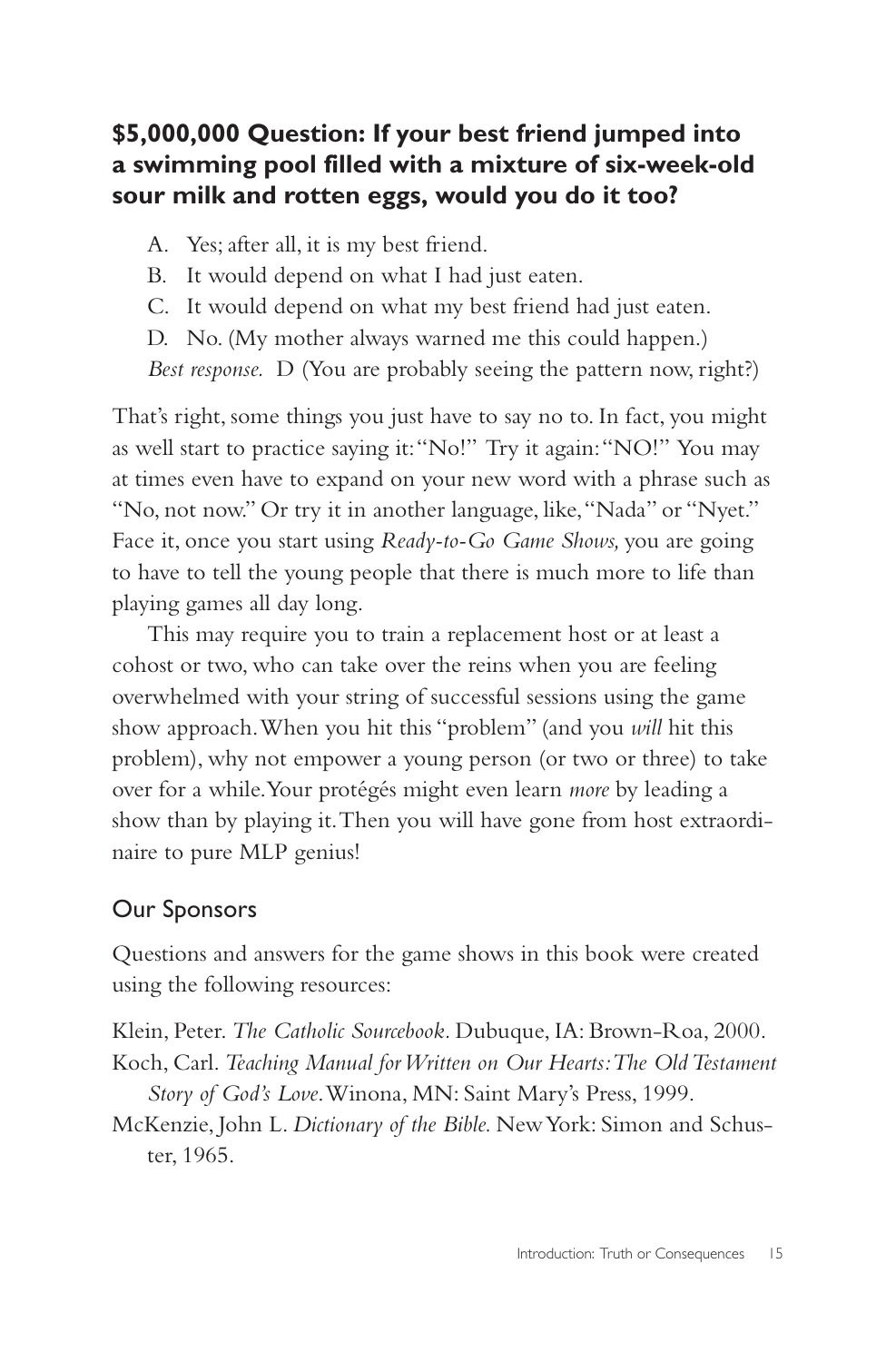- Singer-Towns, Brian, ed. *The Catholic Youth Bible.* Winona, MN: Saint Mary's Press, 2000.
- Taylor, Mark D. *The Complete Book of Bible Literacy.* Wheaton, IL: Tyndale House, 1992.
- Zanzig,Thomas. *Teaching Manual for Jesus of History, Christ of Faith*. Winona, MN: Saint Mary's Press, 1999.

# **A Final Word**

If you are still reading this introduction, then you have gone way too far. Please stop immediately and get started playing some games.After all, they are all set and *ready-to-go!*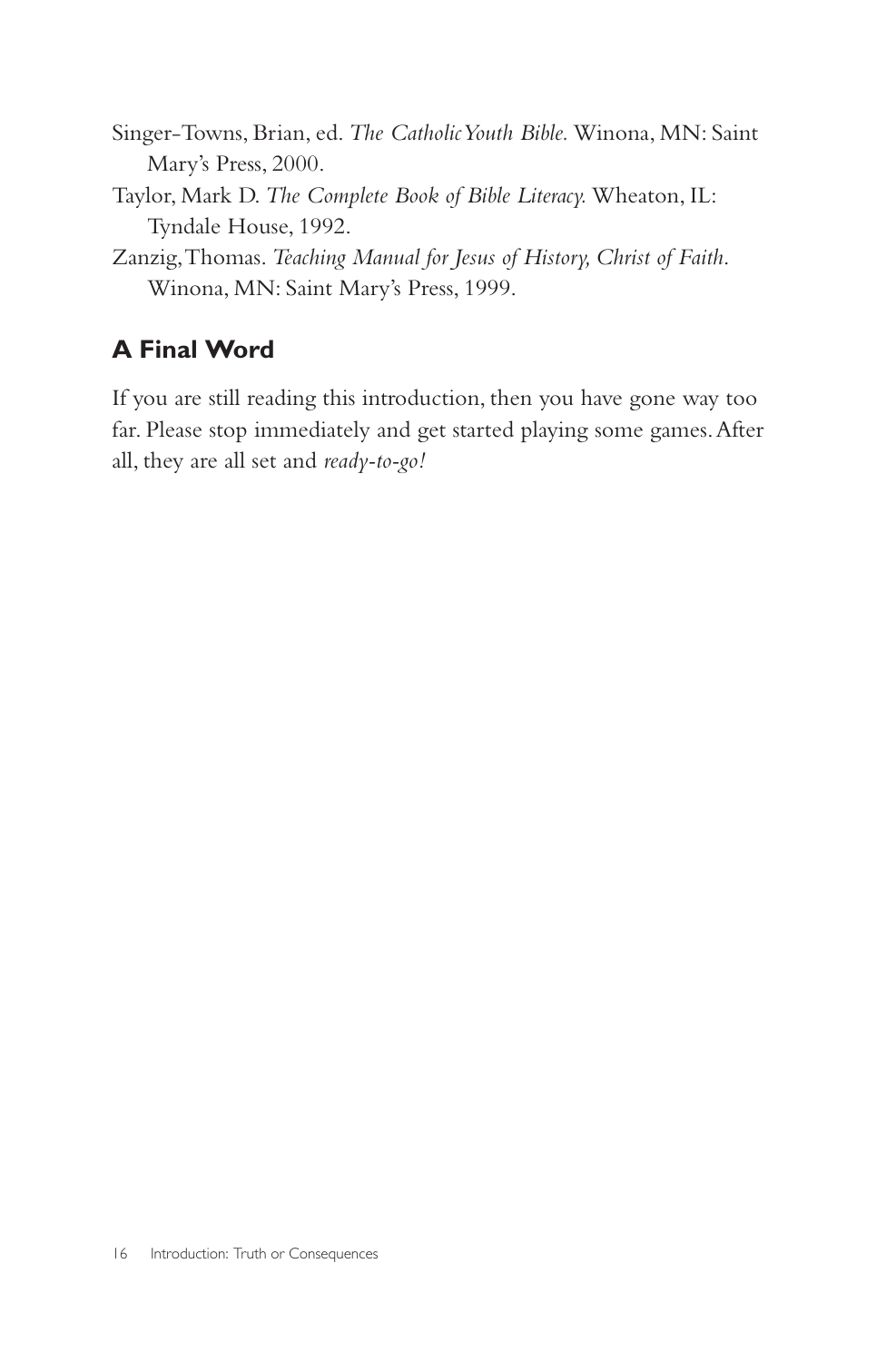# WHO WANTS TO BE A BIBLE MILLIONAIRE

IS THAT YOUR F<u>INAL</u> ANSWER?



#### **Object of the Game**

This game is modeled after the popular game show *Who Wants to Be a Millionaire.*The entire group is invited to participate in a Fast Thinking preliminary round to decide who the lucky contestant will be to sit in the Sweatin' Shekels seat.The winner of the Fast Thinking round gets to try to answer five questions about the Scriptures in order to win up to one million shekels. Each final-round contestant is afforded one of three possible lifelines that can be used to help answer any one question.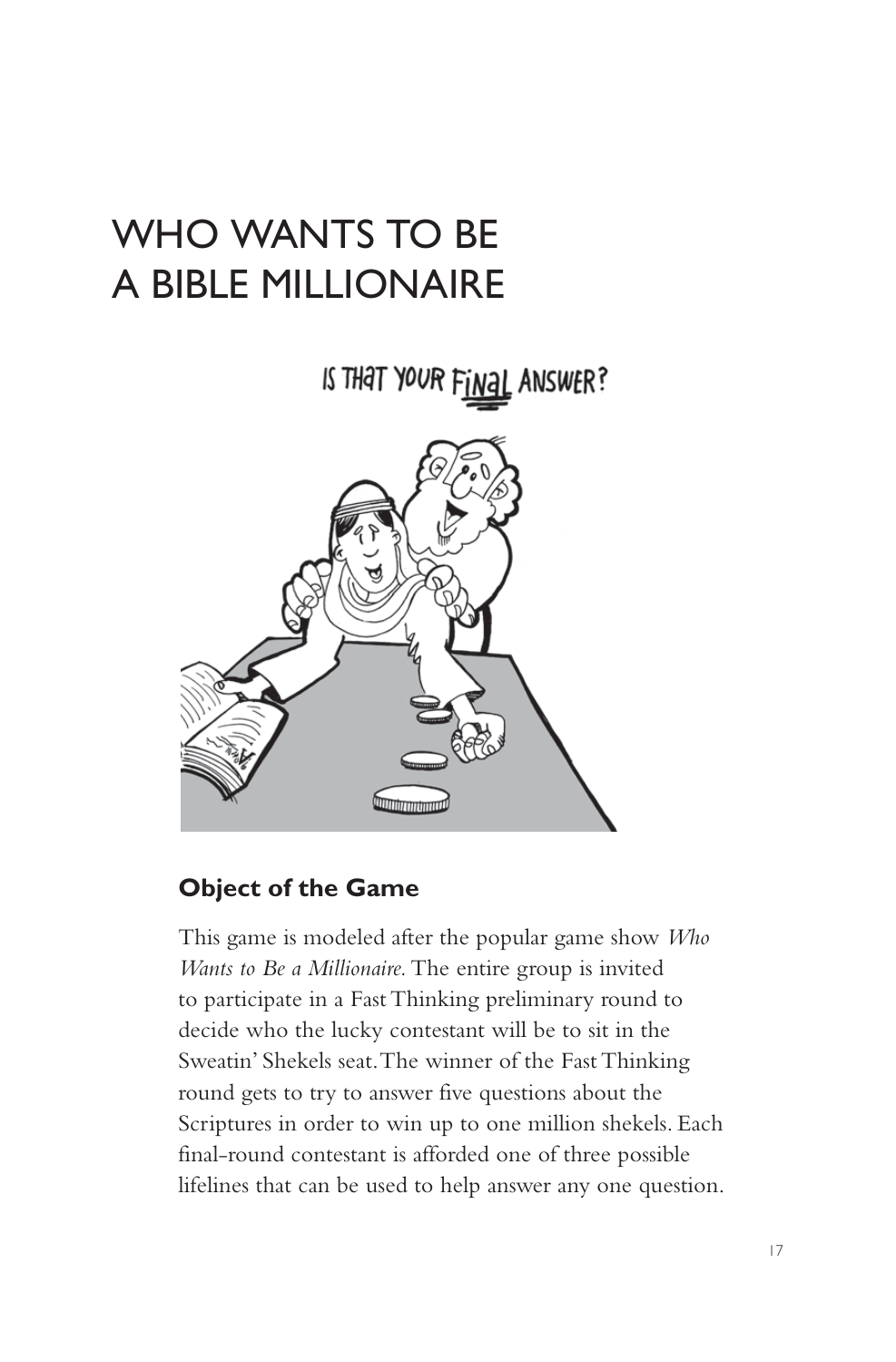## HOW THE GAME IS PLAYED

#### Players Needed

- □ one host
- $\Box$  contestants (which can include the entire group or class)

### Supplies

- $\Box$  a slip of scrap paper or an index card and a pencil for everyone
- $\Box$  a Bible for everyone
- $\square$  responses for the Fast Thinking questions written on newsprint or an overhead for all to see
- $\Box$  a watch or clock that counts the seconds
- $\Box$  prizes for winners by category (candy, books, religious jewelry, class passes, and so on)

### Room Setup



#### Game Directions

1. The game show host gathers all the contestants around the table, and distributes a pencil and a slip of paper or an index card to all for the Fast Thinking question.The host instructs the contestants to write their name on their paper and the numbers 1 through 4 down the left side of the paper.Then the host tells the group that a question will be read, with four responses listed on the newsprint (or overhead). The contestants must write the responses down in the correct order as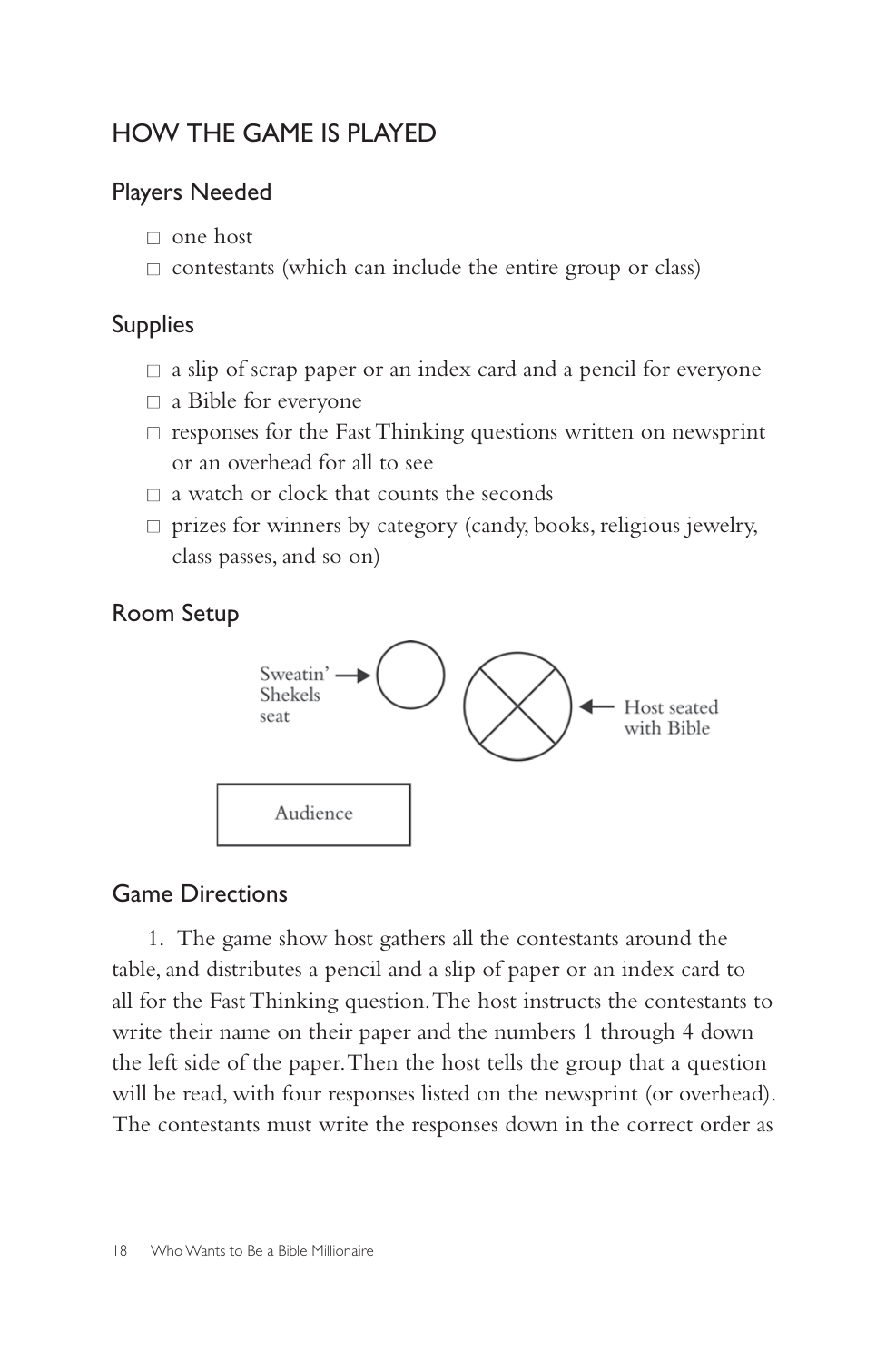indicated by the question. Only the letter corresponding to each answer needs to be written on the paper.

2. The host reads the Fast Thinking question from the Questions and Answers section that starts on page 21. As soon as the contestants write the letters in the order that they think is correct, they stack their papers beside the Bible on the table. After all the lists are placed next to the Bible, the host turns the pile over and begins checking the lists for accuracy.The first person whose list is correct gets to sit in the Sweatin' Shekels seat for the next series of questions.All the other contestants take a seat in the audience until the round is complete.

3. During the Sweatin' Shekels round, the host asks the player in the Sweatin' Shekels seat up to five questions from the Question and Answer section that starts on page 21, one at a time.The questions become increasingly difficult, and each has four possible answers.When the player is thinking through an answer, the host should ask him or her to do so out loud so that all can hear what's going on in the player's mind. Once the player has selected a final answer, the host asks the audience what they would answer and why.Then the host reveals the correct answer and the tidbit information that is provided.

4. Players can choose one lifeline from the three options listed below, which they may use to help them answer any one of the questions; in other words, they can use only one lifeline once.The host explains these options at the beginning of the game and determines their use during the game. For example, if a player asks for a 50/50, the host determines which two incorrect answers to remove.The lifeline options are these:

- 30-Second Search—The player is given the Bible and 30 seconds to look through it.
- 50/50—The host chooses two answers and deletes them, leaving the correct answer and one incorrect answer for the player to choose from.
- Poll the Audience—The audience uses a show of hands to indicate which answer they think is correct.

Remember, each player gets to use only *one* lifeline during his or her turn in the Sweatin' Shekels seat.As soon as a player misses a question,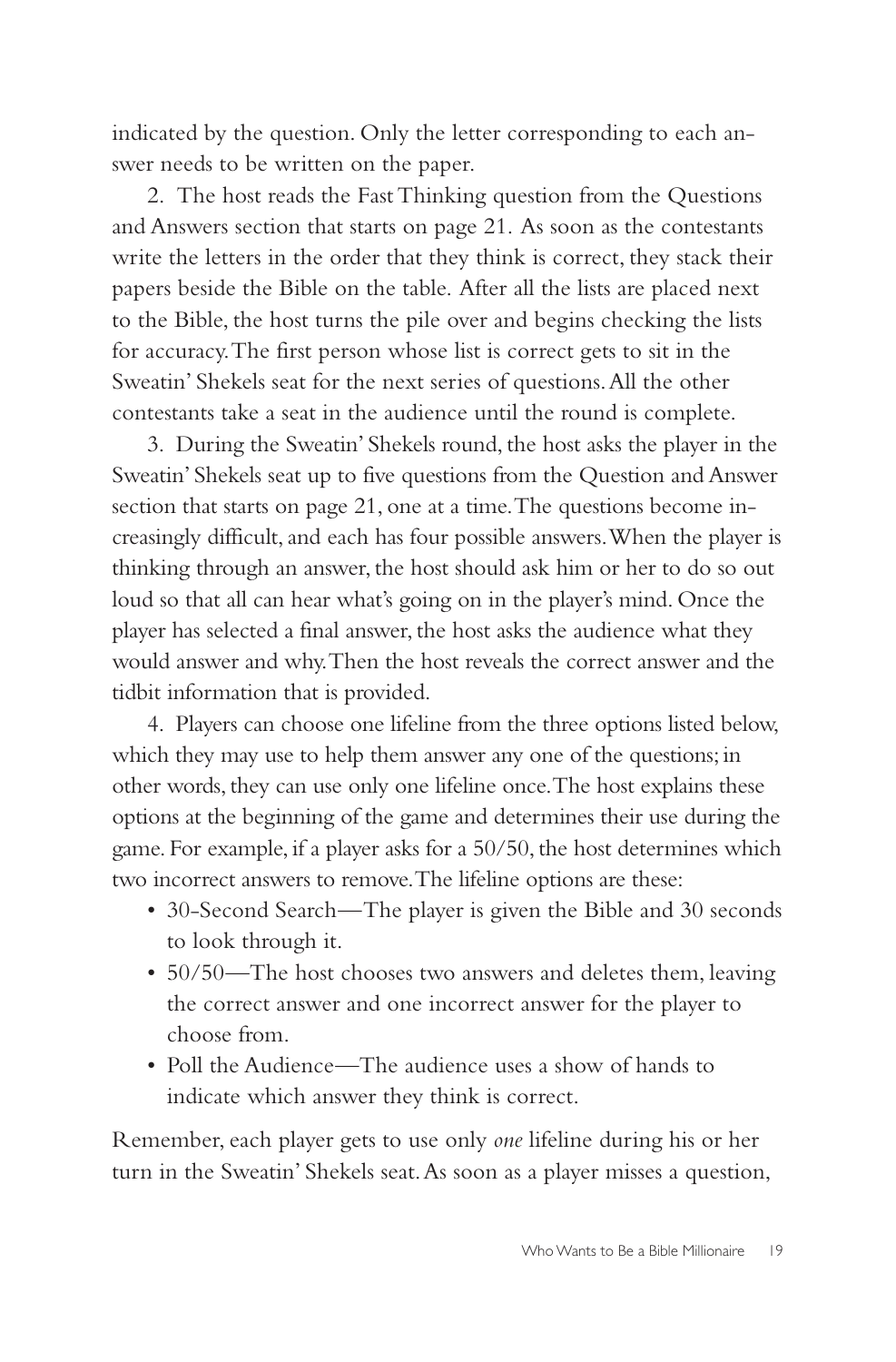the game is over for that player and a prize (if any) is awarded.A new round starts with the next Fast Thinking question. Everyone who has not already had a chance in the Sweatin' Shekels seat participates in the new round.

#### Prizes

Try to secure donations of various prizes from area businesses that are frequented by young people (such as fast-food restaurants, record stores, amusement parks, bowling alleys, and dollar stores) or use various amounts of candy as prizes. Separate the prizes into five categories: 100-, 1,000-, 10,000-, 100,000- and 1,000,000-shekel prizes. For example, using a bag of miniature Tootsie Rolls as prizes, players get one Tootsie Roll if they answer the 100-shekel question correctly, three Tootsie Rolls if they make it to the 1,000-shekel question, and five Tootsie Rolls if they make it to the 10,000-shekel question.

#### Variations on the Show

**Team play.** Another way to play this game is to divide the group into teams, and have each team develop five questions and possible answers (from easy to difficult) for the other team or teams and then take turns hosting a show for the group.

**PowerPoint presentation.** If you or someone in the group has access to PowerPoint and presentation equipment, use it to present the questions and answers with a professional look.

**Youth teaching younger children.** Have the group take the show on the road, hosting it for younger children's groups or classes, based on what that group or class is studying at the moment.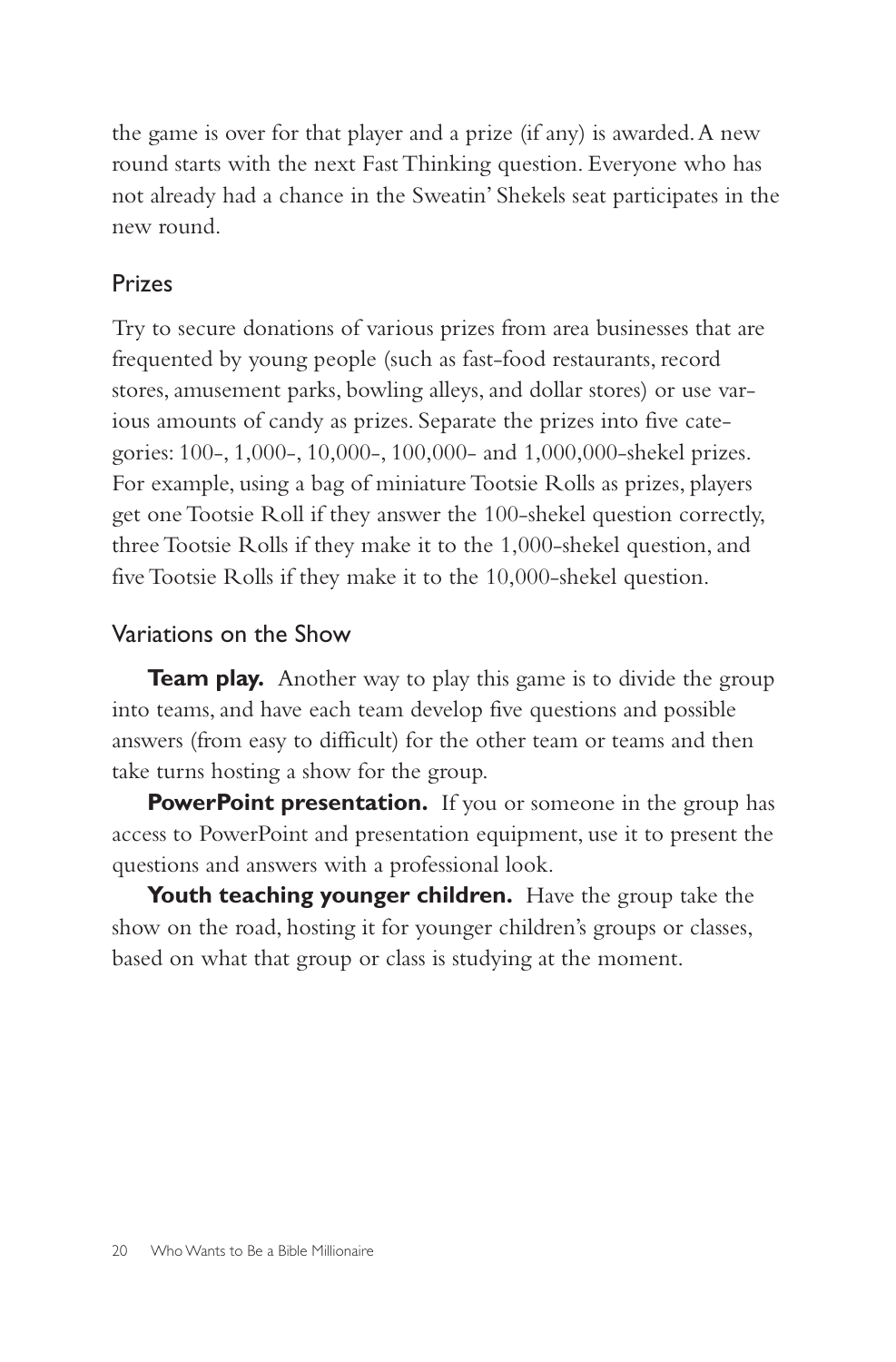# BIBLE MILLIONAIRE—QUESTIONS AND ANSWERS

### Round One Questions

**Fast Thinking question.** Put the following books in the order they appear in the New Testament:

- A. Revelation C. First Thessalonians
- B. Luke D. Matthew

*Answer.* D, B, C, A

#### **100-shekel question.** Who defeated Goliath?

| A. Conan the Barbarian | C. David                  |
|------------------------|---------------------------|
| B. John the Baptist    | D. an angry tax collector |

*Answer.* C

*Tidbit.* David's defeat of Goliath led to the defeat of the Philistine army and made David a popular hero with the Israelite army.

#### **1,000-shekel question.** The word *Sabbath* means

| A. "peace"    | C. "a day of rest" |
|---------------|--------------------|
| B. "Holy One" | D. "What's up?"    |

*Answer.* C

*Tidbit.* The Sabbath (honored by Christians on Sunday and by Jews from sundown Friday to sundown Saturday) is to be set aside for rest and prayer.

**10,000-shekel question.** The first Gospel to be written was the Gospel of

| A. Matthew | C. Luke |
|------------|---------|
| B. Mark    | D. John |
|            |         |

*Answer.* B

*Tidbit.* Mark's Gospel was written between A.D. 65 and 70 by a Gentile Christian, possibly a disciple of Peter's. Mark's audience were non-Jewish Christians who were experiencing persecution because of their belief in Jesus.The Gospel's image of Jesus is of a person who places his complete trust in God and accepts suffering as the cost for following God's will.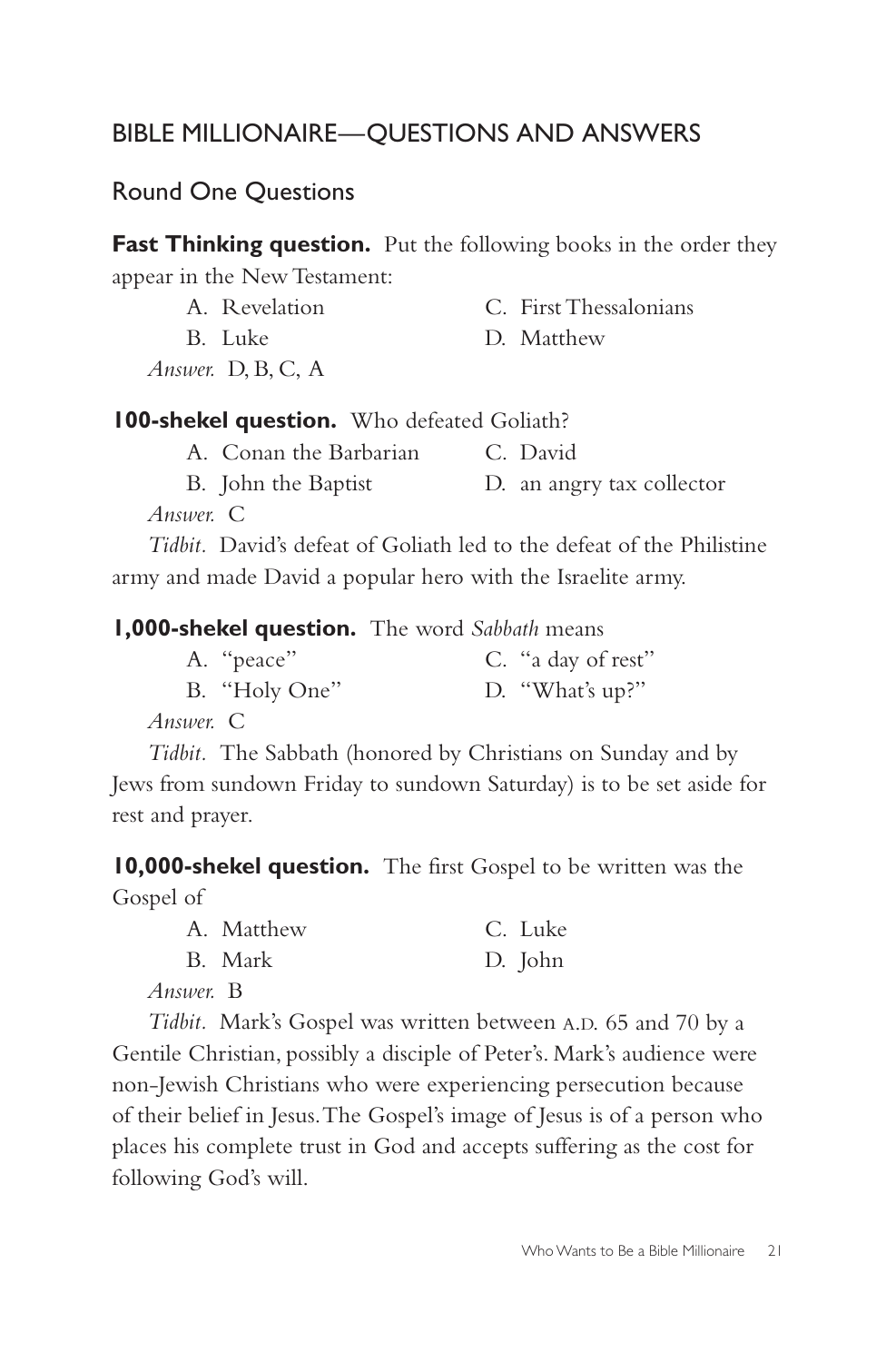**100,000-shekel question.** This twin was later renamed Israel.

- A. Joseph C. Jacob
- B. Cain D. Esau

*Answer.* C

*Tidbit.* Jacob, the younger twin brother of Esau, tricked his way into stealing Esau's birthright (Genesis 25:29–34) as well as his father's blessing (Genesis, chapter 27). Jacob later married Leah and Rachel, who gave birth to twelve sons who became known as the twelve tribes of Israel.

**1,000,000-shekel question.** The official Roman charge against Jesus was that he had

- A. committed blasphemy
- B. claimed to be a king
- C. incited a revolt among the Jews
- D. opposed payment of taxes to the Temple

*Answer.* C

*Tidbit.* In Luke 23:1–5, the Jewish leaders bring Jesus to Pilate and accuse Jesus of stirring up the people against paying taxes to the emperor.The Jewish leaders do this because they believe that Jesus was blaspheming God by claiming to be divine and therefore want him to be killed. But the Jews cannot sentence a man to death; only the Roman governor can, which is why the Jewish leaders make up the charge that Jesus is inciting a revolt.

## Round Two Questions

**Fast Thinking question.** List these famous women in the order in which they appear in the Bible.

- A. Mary Magdalene C. Sarah
- B. Eve D. Mary, mother of Jesus

*Answer.* B, C, D, A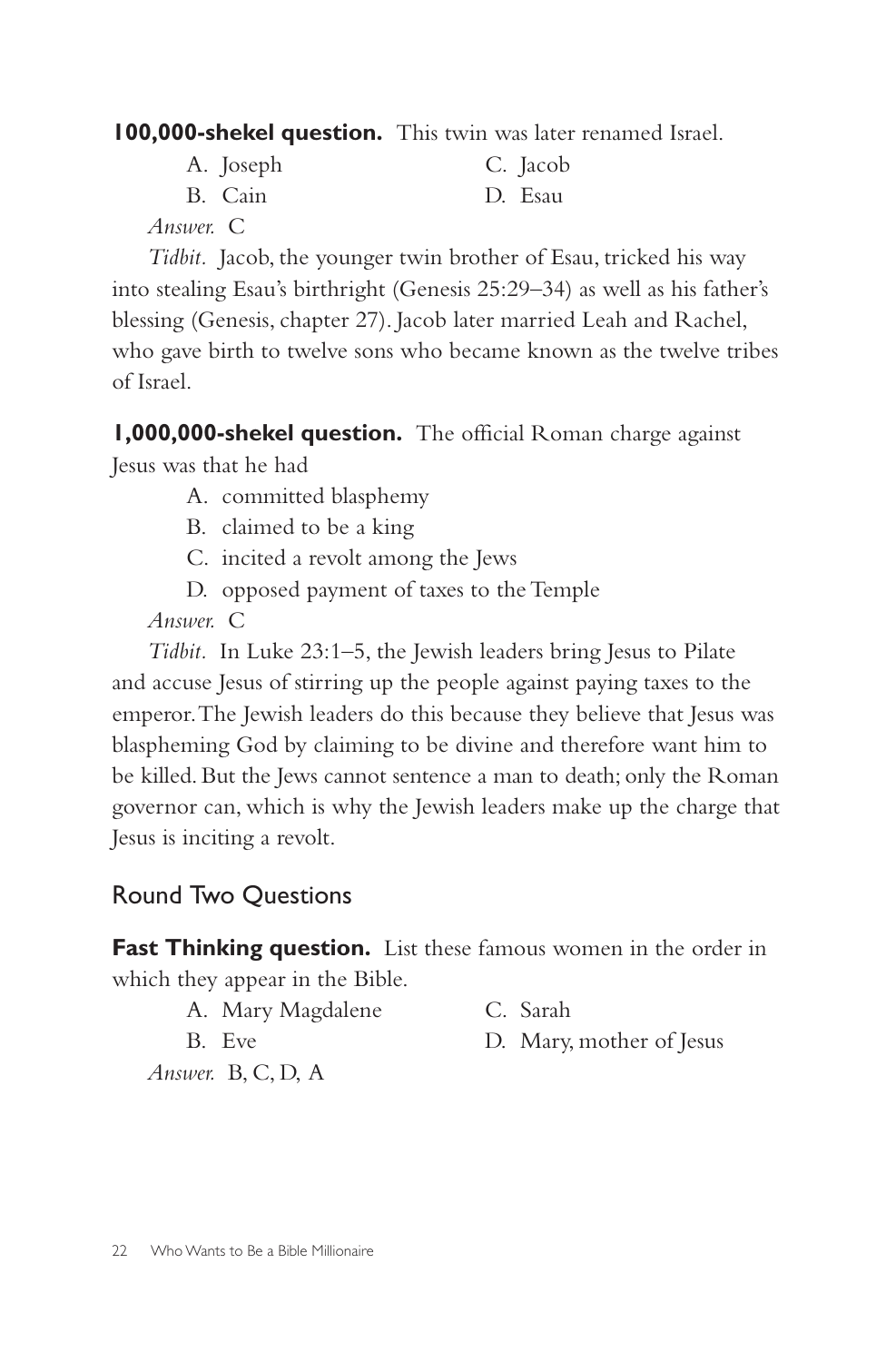**100-shekel question.** Who visited Mary with the news that she would bear God's Son, Jesus?

| A. Sarah             | C. the Avon lady  |
|----------------------|-------------------|
| B. the angel Gabriel | D. a census taker |

*Answer.* B

*Tidbit.* Mary was visited by the angel Gabriel, as told in Luke  $1.26 - 38$ 

**1,000-shekel question.** What did Delilah do to Samson to take away his strength?

A. talked him into fighting an army

B. blinded him

C. made him clean the house

D. cut his hair

*Answer.* D

*Tidbit.* Delilah tricked Samson into telling her the secret of his strength, then cut his hair while he was sleeping so that the Philistines could capture him.The Philistines blinded him and forced him into slavery. During a Philistine celebration, Samson asked God for one final burst of strength, with which he pushed down two pillars, causing the house to collapse, killing himself and his enemies.

#### **10,000-shekel question.** This was the last Gospel to be written.

| A. Matthew | C. John       |
|------------|---------------|
| B. Luke    | D. Revelation |

*Answer.* C

*Tidbit.* John's Gospel was written between A.D. 90 and 100 by a member of a Christian community that was founded by the Beloved Disciple. It was written to Christians who were being persecuted by the Romans and thrown out of the Jewish synagogues by the Jews. John's Gospel is quite different from the other three—Matthew, Mark, and Luke—in that it uses a lot of symbolic and poetic language to create a noble, powerful, and divine image of Jesus.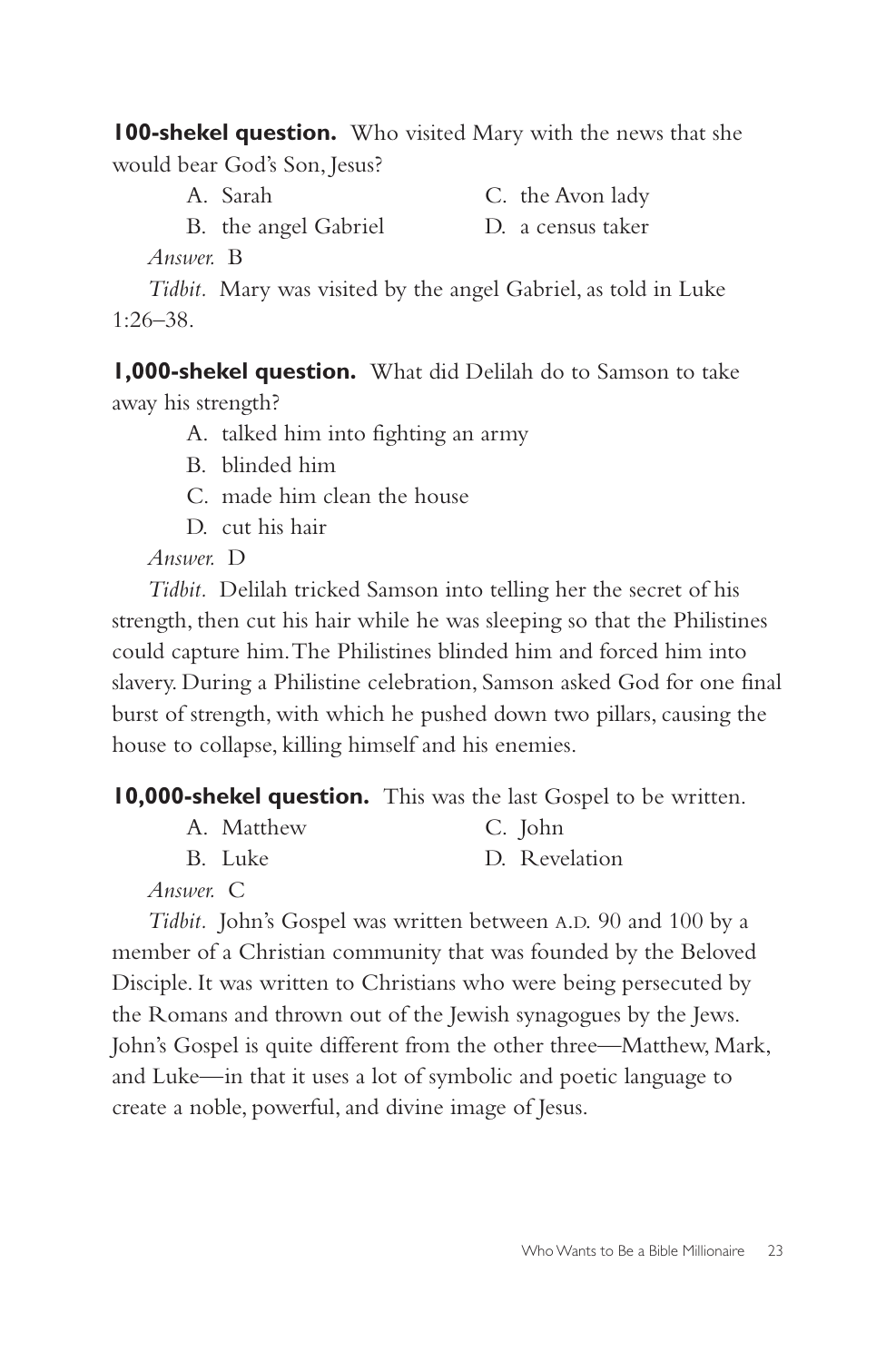**100,000-shekel question.** What city was considered King David's place of origin?

- A. Jerusalem C. Bethlehem B. Hebron D. Nazareth
- *Answer.* C

*Tidbit.* David, Israel's greatest king, came from the small town of Bethlehem, the same town in which Jesus was born. Sharing a common birthplace connects the greatest king of the Old Testament with Jesus, the new head of the Reign of God.

**1,000,000-shekel question.** What is the name of Moses' sister?

| A. Deborah  | C. Miriam |
|-------------|-----------|
| B. Zipporah | D. Leah   |

*Answer.* C

*Tidbit.* Immediately after crossing the Red Sea and escaping Pharaoh's grasp, Miriam and Moses sang a canticle rejoicing in their victory over the mighty Egyptians (Exodus 15:1–20). Many consider it to be perhaps the oldest writing in the Bible.

### Round Three Questions

**Fast Thinking question.** Place these commandments in the order in which they appear in the Ten Commandments:

- A. Honor your father and mother.
- B. You shall not steal.
- C. I am the Lord your God . . . you shall have no other gods before me.
- D. Remember the Sabbath day and keep it holy.

*Answer.* C, D, A, B

#### **100-shekel question.** The Gospels tell the story of what?

- A. the life, death, and Resurrection of Jesus
- B. the patriarchs
- C. how the West was won
- D. why the chicken crossed the road